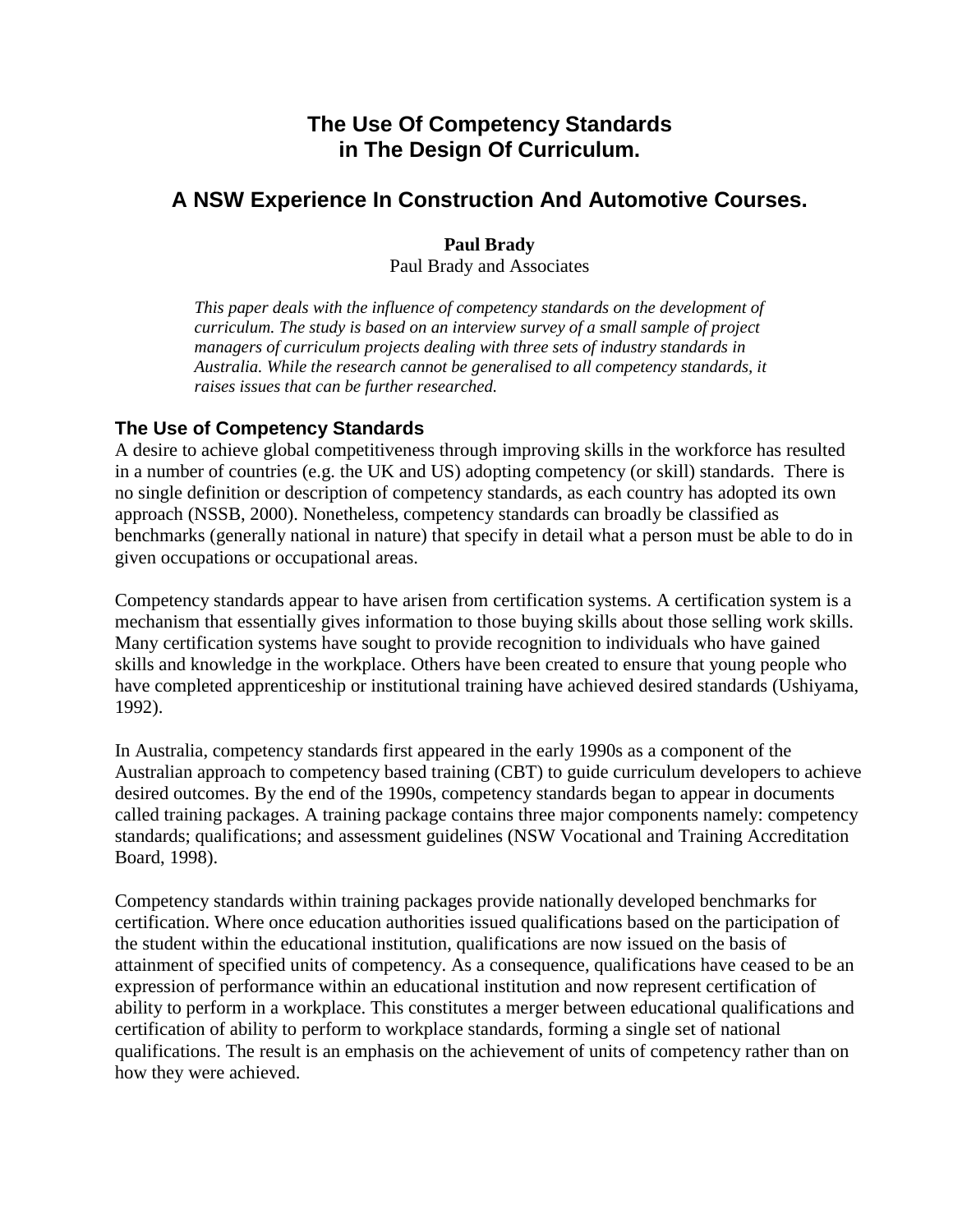Anecdotal evidence suggests that competency standards within training packages are having an influence on the nature of curriculum and ultimately the learning that takes place. Different authors have alluded to these effects although not all have specifically addressed the effects of competency standards. Hager (1995) for example indicates that behaviourist approaches to competence have resulted in a focus on assessing performance of discrete tasks thus ignoring the complexity of occupational performance. General criticisms of CBT by different authors include:

- being too narrowly focused on skills at the expense of cognitive development and problem solving ability (Stevenson and McKavanagh, 1992)
- overemphasising the routine visible aspects of work at the expense of less visible integrating skills such as planning, problem solving, perceptions and judgement (Field, 1995)
- stressing learning strategies that run contrary to the acquisition of abilities to handle complex indeterminate situations (Middleton, 1994)
- being too fragmented and compartmentalised to assist integrated and holistic development of competence and expertise (Harris et. al. 1995).

Competency standards can be considered to provide a clear statement as to what is competent performance without suggesting that this exhausts all facets of the occupation (Hager, 1994). As such, there is no intention that achievement should be limited to these outcomes. Competency standards also do not dictate how delivery should take place. Hager (1994) for example argues that competency standards do not constitute a curriculum document. However the question arises as to whether the process of curriculum development using competency standards within training packages is influencing the structure of the curriculum and the nature of the delivery. This research sought to explore these effects.

## **The Research**

The research described in this paper focused on three training packages endorsed for the automotive repair and construction industries: the Automotive Industry Retail Service and Repair Training Package; The General Construction Training Package; and the Civil Construction Training Package. All these training packages contain primarily contain Certificate I to Certificate III qualifications and their respective units of competency.

The research consisted of interviews conducted during 2001 using a standard set of questions. The interviewees were six staff employed as project managers for curriculum development in automotive and construction areas. All the interviewees had experience with competency-based approaches over a number of years, including, in some cases, the use of pre-training package competency standards in the development of curriculum. The research examined the views of these project managers about the influence of competency standards for Certificate I to III qualification levels from the three training packages on the developments they managed. The research used a set of focus questions to explored two main themes:

- the extent to which the competency standards are used in the development of curriculum
- The influence competency standards have on the curriculum.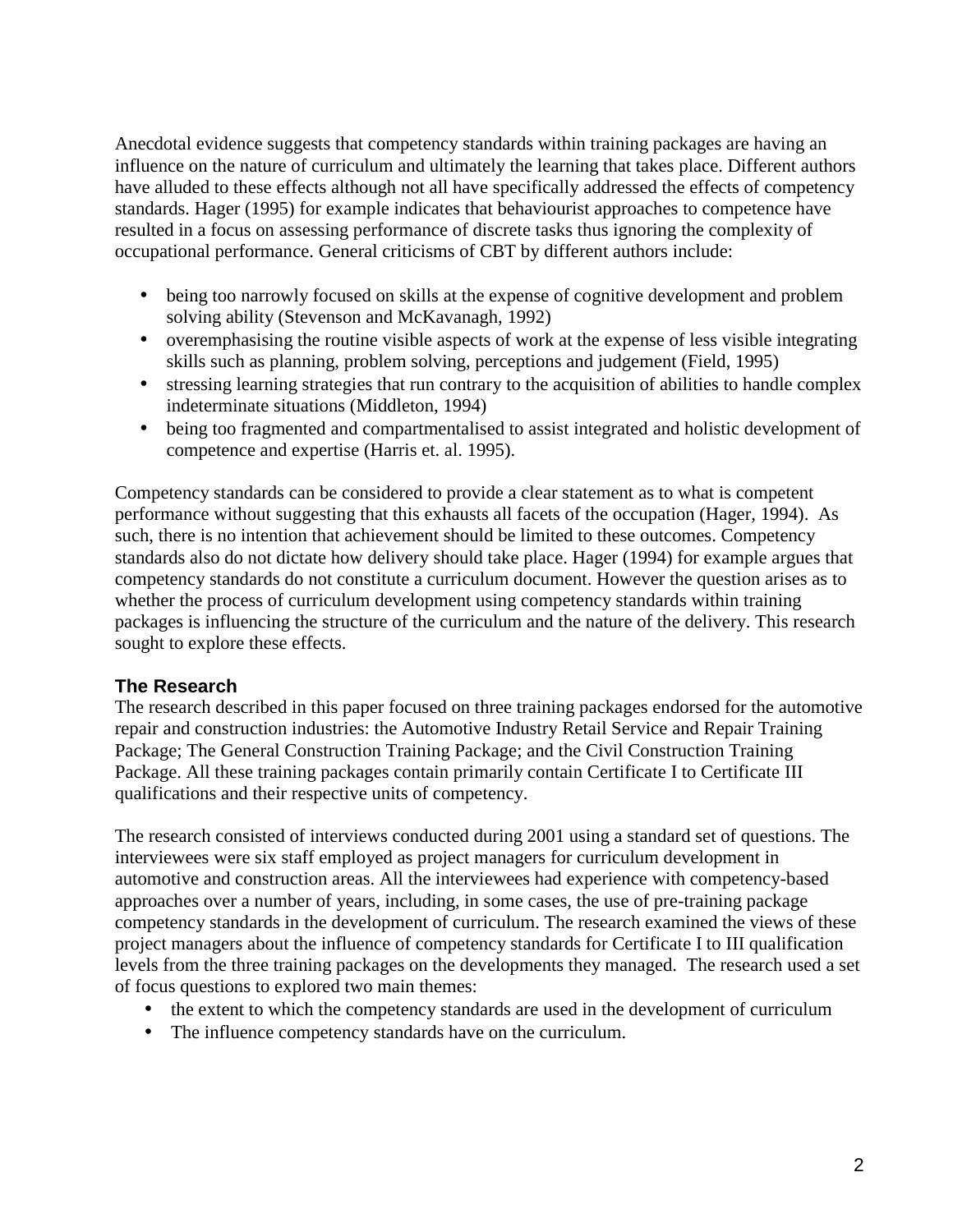## **The Findings**

### **1. Extent of use of the competency standards**

All six interviewees commenced the curriculum design process by examining both the competency standards and existing curricula. The competency standards were used for the following purposes:

- To identify major content in current curriculum that should be deleted
- To identify content to be included
- To estimate any gap between the level of attainment of units of competency achievable by college attendance and that specified in the standards.

However, all units of competency did not prove to be useful in the development process. In the view of some project managers there were many units of competency that were expressed in such broad terms that they lacked any level of specificity. In these cases developers had to determine the intent.

Project managers generally undertook what they called a mapping exercise in which the outcomes of modules were aligned to the units of competency in order to identify gaps. For example, a comparison of the outcomes achievable in the current curriculum and that specified in the standards resulted in a requirement for work evidence in many cases, because the amount of experience provided in the college environment was clearly inadequate for the attainment of the units of competency. Thus the achievement of units of competency in the new curriculum became dependent upon evidence of completion of the course modules together with the additional evidence from the workplace that specific experiences had been undertaken.

Wherever curriculum previously existed, the project managers opted for change rather than the design of an entirely new curriculum based solely on the competency standards. This suggests a combination of two major influences on the curriculum. The first is the experience gained in delivering a course along with the traditional views about appropriate content in that course. The other is competency standards. The development process carried out by the project managers could be considered a balance between these influences. In particular, the managers ensured that all the requirements of the qualifications were achieved in the curriculum. However, they gave less to the deletion of material from the curriculum unless it represented significant outcomes that were clearly not required. For instance, two respondents indicated that they retained content from the earlier curriculum leading to outcomes not called for in the competency standards.

The findings thus show that the competency standards played a key role in influencing change in the curriculum, though much of the earlier curriculum was retained. They thus confirm the primary role of competency standards in guiding curriculum developers to achieve desired outcomes. However the question remains as to whether the influence of competency standards extends beyond the achievement of desired outcomes and also influences the approach to delivery.

### **2. The influence of competency standards on the curriculum**

Respondents all agreed that competency standards are having an impact on the way curriculum is structured. However, the main pressure for change is arising from industry advice during the development process. The curriculum development process involves substantial consultation with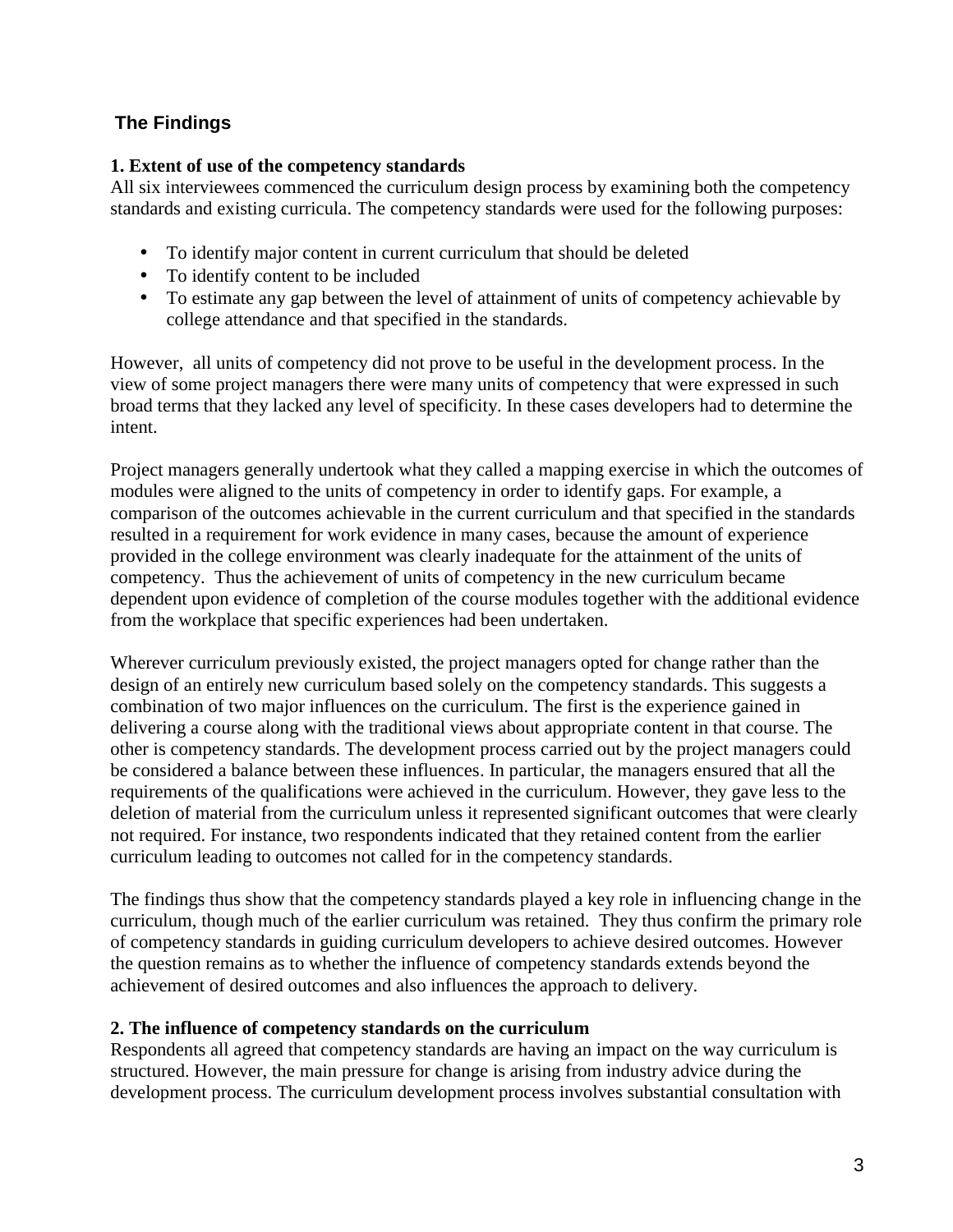industry representatives who have expectations of articulation. The embedding of lower level qualifications into higher qualifications has created an expectation that an individual with a lower level qualification can make a seamless transition into a higher level qualification. In most cases, low numbers mean that individuals with advanced standing undertake studies with students of the higher level courses. This forces developers to design the course into discrete stages, allowing for separate achievement of the lower course outcomes. Thus the course structure and the sequencing of modules becomes based on a principle that lower level modules must be included in higher level courses and completed first.

The other demand is for individuals to gain credit for single units of competency or to be able to undertake single units of competency. This encourages the development of modules leading to the attainment of a single unit of competency - generally referred to as a *one-on-one alignment*. A number of respondents indicated that there was strong pressure from industry bodies to have this relationship between modules and units of competency. In the view of some of the respondents this has introduced a level of fragmentation. Areas of related knowledge and skills that were once learnt in an integrated fashion are now treated separately. An example mentioned is the separation of vehicle servicing, repair and overhaul into separate modules.

Competency standards did not directly influence respondents in terms of detailed content and delivery approaches. Respondents indicated that their chief sources of information on underpinning skills and knowledge came from earlier curriculum or industry sources. Similarly, the competency standards provided no direct influence on achieving the key competencies. Respondents indicated that the consequence of the integration of key competencies being with competency standards also meant that they did not have to be separately addressed in the curriculum. Respondents indicated that they did not have specific strategies for development of the key competencies. Rather the expectation was that in achieving the competency standards course participants would also achieve the key competencies.

### **Discussion and Conclusions**

The findings show that competency standards had a major influence on the respondents in the study in determining the nature of the curriculum. The intended purpose of competency standards leading to defined outcomes is clearly being achieved. However the relationship of units of competency to qualifications is also influencing the structure of curriculum and hence the approach to delivery of educational programs. The latter are not intended consequences.

The effects of the structure of competency standards may not lead to the best educational outcomes. The standards are certainly likely to lead to the achievement of each of the specified units of competency. However, in focusing on each of the units of competency, there are a number of likely effects. One is an emphasis on assessment of each unit of competency rather than a focus on the educational experiences that should take place. Studies by Billett (1999) and Stevenson (1994) have emphasised the importance of educational experiences in achieving broader-based capabilities such as higher-order problem-solving. The educational experiences required for the development of broad capabilities are more likely to be integrated in nature rather than atomistic. For example the development of diagnostic ability in motor vehicle repair depends upon an understanding of the subsystems of vehicles and their inter-relationships. Where units of competency focus on single subsystems of motor vehicles, each sub-system may be dealt with in an isolated manner, reducing the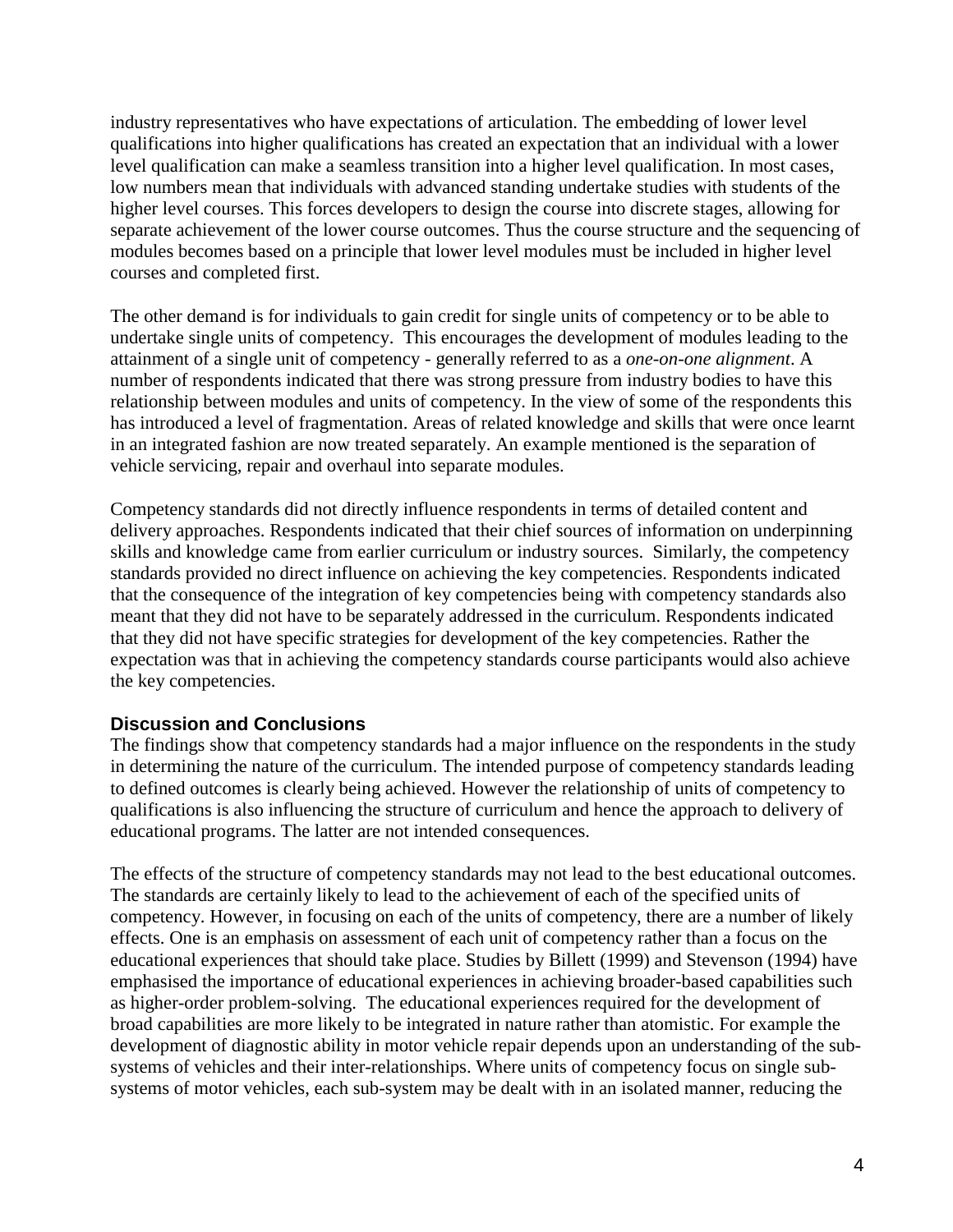potential to develop an understanding about inter-relationships. The competency standards are in effect developing fragmented knowledge.

Another effect is that encouragement is given to the achievement of minimal outcomes that are technical in nature, rather than broader capabilities. There is increasing evidence of industry demand for generic capabilities rather than technical specific capabilities (Allen Consulting Group, 2000). A study by Kearns (2001) also advocated an expanded range of capabilities beyond the key competencies. However, the research indicates that competency standards are encouraging a minimalist position by developing individual units of competency - most of which are technical in nature.

In addition, competency standards appear to be having an influence on training packages that did not occur with earlier sets of competency units. The difference is mainly in the way units of competency are packaged into qualifications with lower level qualifications embedded into higher level qualifications. Expectations of industry and community in relation to articulation are causing curriculum developers to use the packaging rules of a given training package qualification as the curriculum structure. This is leading to fragmented training that is unlikely to achieve the broader capabilities required in the workforce.

One possible area for further research that arises from these findings is a review of the approach to designing competency standards. Merritt (1996) for example classifies skill certification systems as belonging to two basic models. One is the skill components model that emphasises the performance of sets of discrete tasks and is more oriented around routine behaviour. Training Packages appear to follow this approach. The other is the professional model, which emphasises a broader range of capabilities including performance in non routine situations. This model could be considered as an alternative to the current approach. A further possibility is examination of training package qualifications with a view to reducing the number of qualifications to those that have clear employment outcomes.

The other area the study suggests for further research is a reconceptualisation of the process of curriculum development away from achievement of individual units of competency towards achievement of the totality of units of competency as well as generic competencies.

### **References**

Allen Consulting Group (2000), *Training to Compete. The Training Needs of Industry*, Australian Industry Group, Sydney.

Billett S (1999), ' CBT as a model of curriculum development', in Billett et. al. (ed.) *The CBT Decade. Teaching for flexibility and adaptability*, NCVER, Adelaide.

*Education and Training*, Vol 48, pp 167-188.

Field L (1995), *Managing Organisational Learning*, Longman, Melbourne.

Hager P (1995), 'Competency Standards-A Help or a Hindrance? An Australian Perspective', in *The Vocational Aspect of Education*, vol 47, pp 141- 151.

Harris R, Guthrie H, Hobart B and Lundberg, D (1995), *Competency-based Education and Training: Between a Rock and a Whirlpool,* Macmillan, Melbourne.